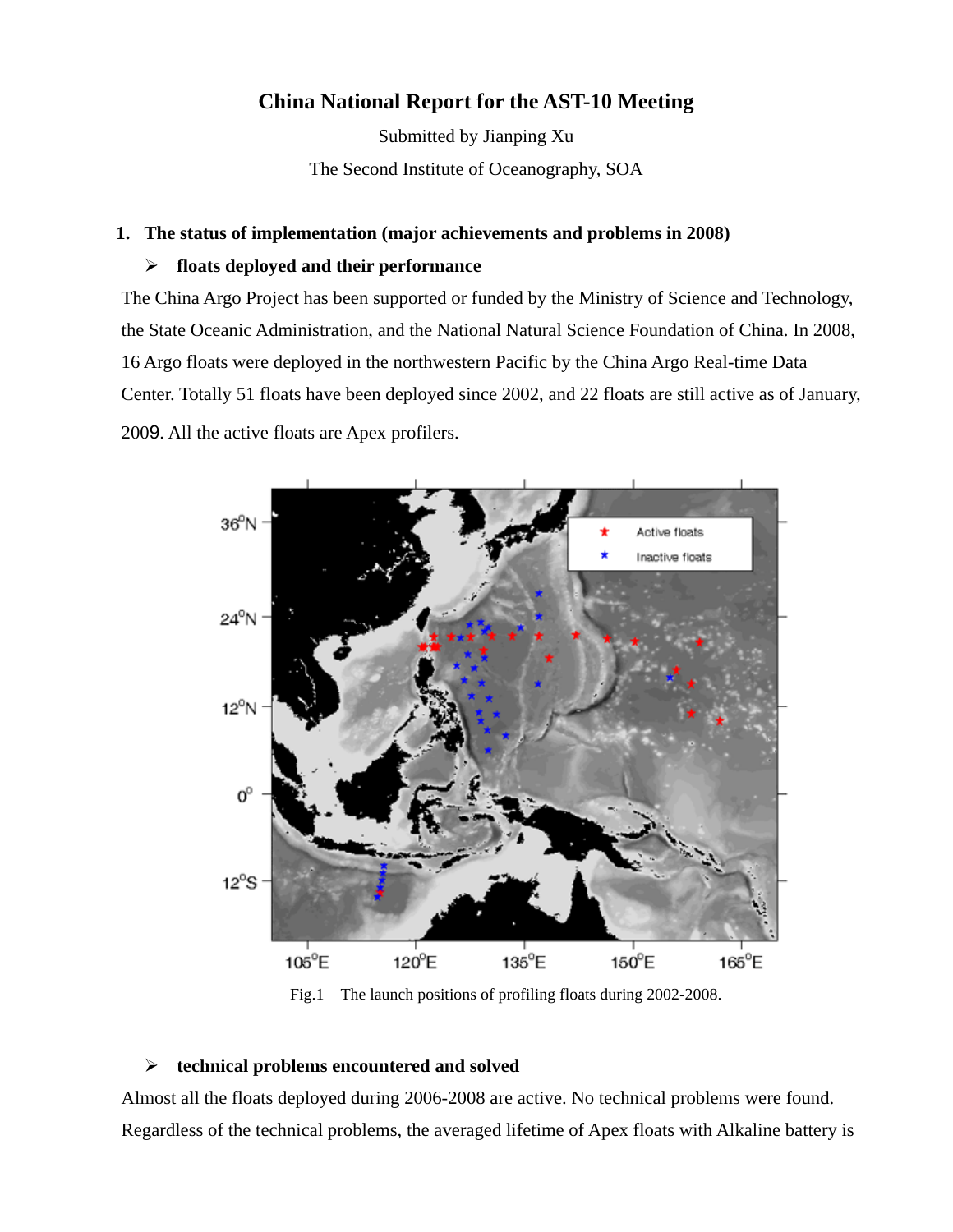about 840 days, while those floats with Alkaline and Lithium battery packs have an averaged lifetime of 875 days (here all the floats were deployed before 2006). It should be pointed out that 5 out of 6 Apex floats installed with Alkaline and Lithium battery packs are still active. To prolong the lifetime of the Apex profilers, we sent two technicians to learn about lithium battery packs installation at UW. We are going to install lithium battery packs in the China Argo Real-time Data Center.

#### ¾ **status of contributions to Argo data management**

The China Argo Real-time Data Center processed over 600 profiles from the 26 floats this year. All the data were submitted to GDACs within 24 hours through RTQC. CLS is still entitled to insert our data into GTS.

#### ¾ **status of delayed mode quality control process**

China Argo Real-time Data Center implements DMQC using WJO method and thermal mass correction. A total number of 1862 D-files have been submitted to GDACs, which accounts for 80% of all the profiles. OW tool with Coriolis reference dataset will be used early this year.

#### **2. Present level of and future prospects for national funding for Argo**

China Argo deployment is now funded by the Ministry of Science and Technology (MOST) and the State Oceanic Administration (SOA). A 10-15 float/year level for 4 years has been funded for 2008- 2011. However, the present support to float deployment is from some kind of Argo related research program, which results in limited number of floats deployed in recent years. We are trying to make China Argo project be brought into the operational activities of the ocean monitoring system of the SOA.

In China Argo Real-time Data Center, one person devotes to data processing (both RTQC and DMQC), which occupies 90% time of his work. We need a full time technician for float checkout, lithium battery packs installation and deployment training.

#### **3. Summary of deployment plans**

China Argo has 18 Apex profilers ready for deployment. In addition, 20 Apex floats have been ordered from WRC. So there will be 38 floats to be deployed in 2009. We are seeking the right cruise to deploy these floats. We plan to deploy them mainly in the northwestern Pacific Ocean.